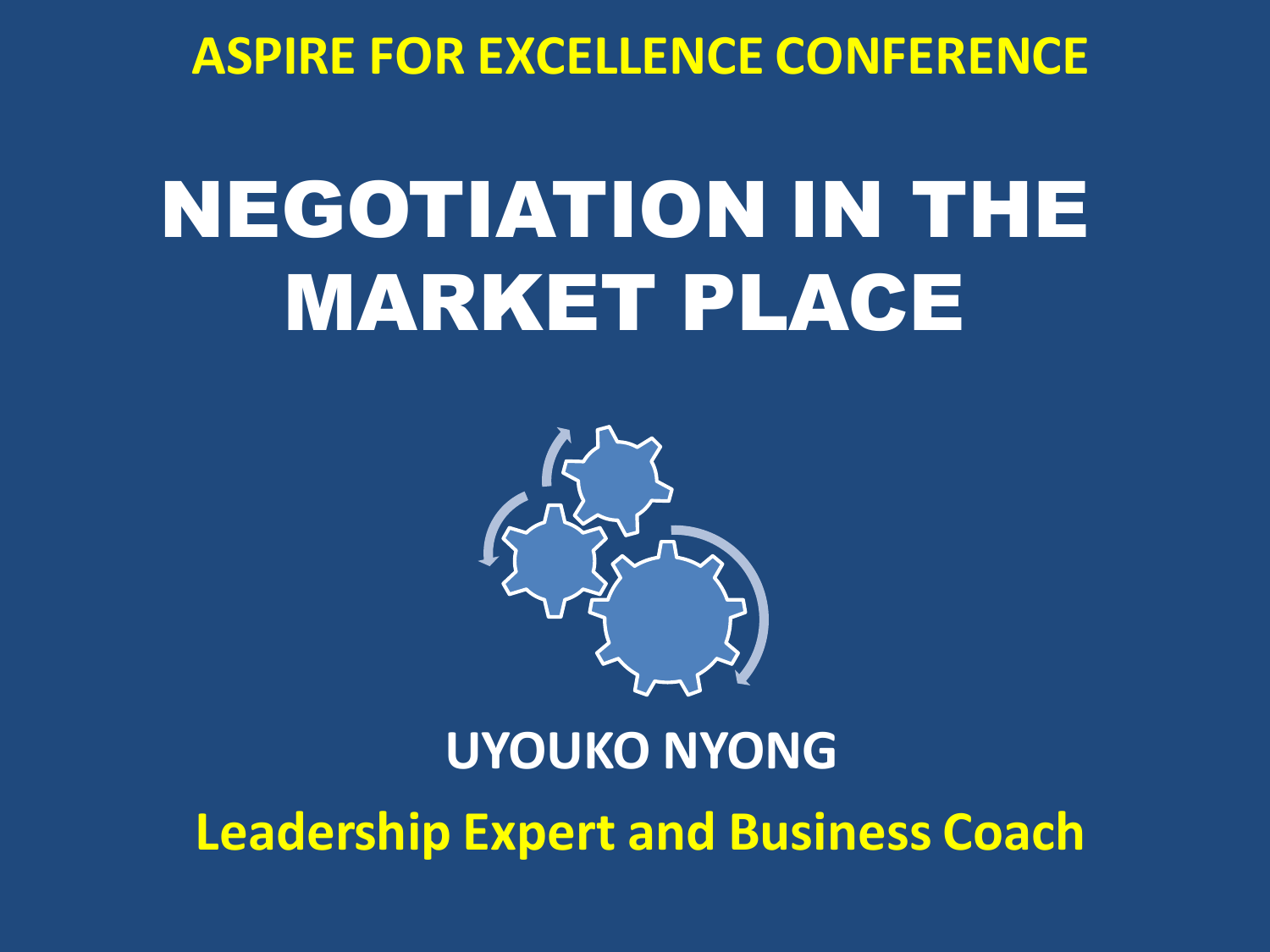



### **SCRIPTURES**

### Can two walk together, except they be agreed? Amos 3:3 (KJV)

"Come now, and let us reason together," Says the LORD, "Though your sins are like scarlet, They shall be as white as snow; Though they are red like crimson, They shall be as wool." Isa 1:18 (NKJV)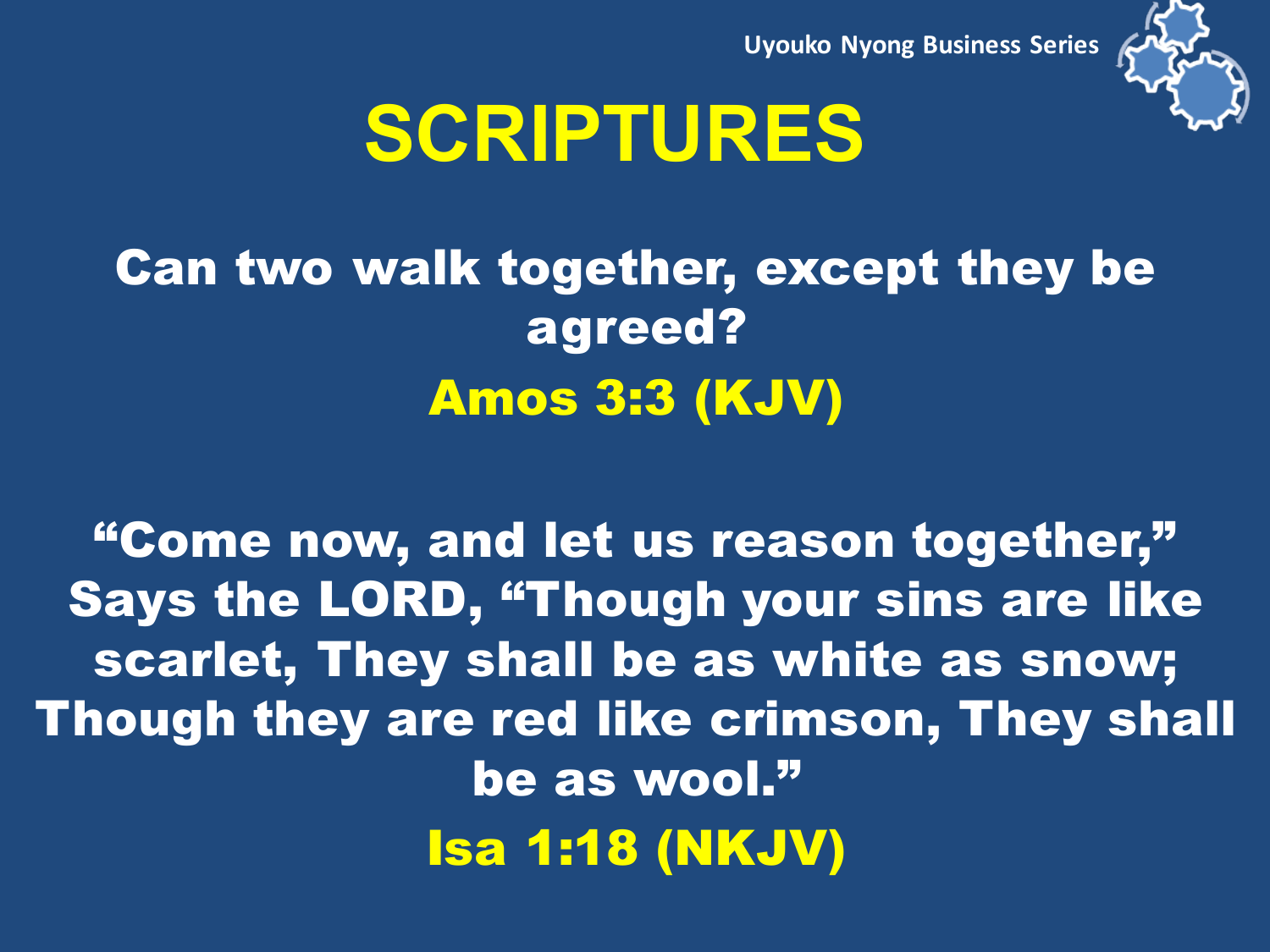**Uyouko Nyong Business Series** 



## **INTRODUCTION**

• There is no fixed price & there is no fixed term to anything in the marketplace (including that product you see with a price label on it), every price & every term is arbitrary (at the discretion of the one in charge) and subject to change on the platform of a good & reasonable negotiation.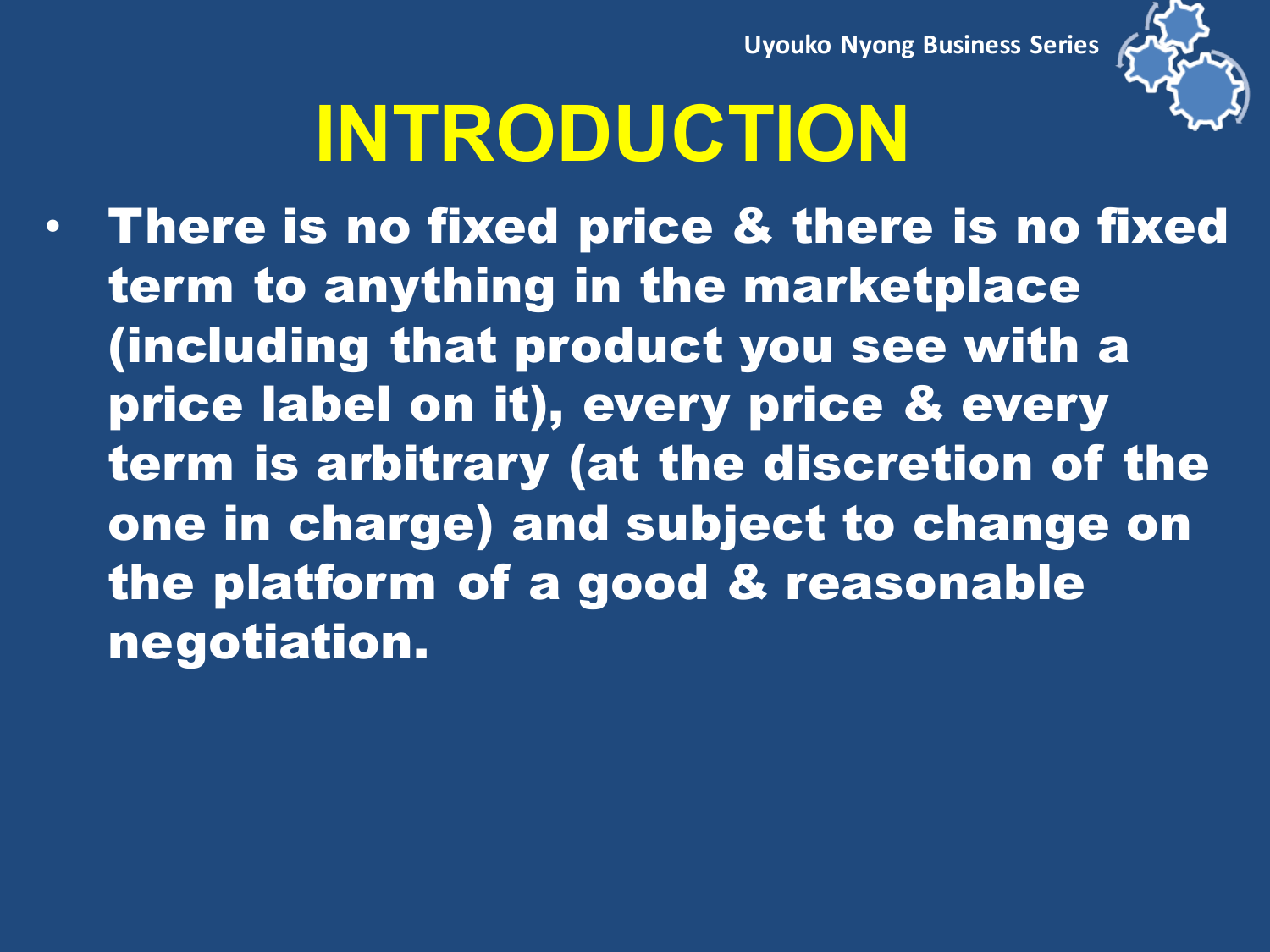

## **INTRODUCTION**

- Stop buying things you need at high prices! And start getting more by negotiation.
- The main purpose of negotiation is to bring at least two people, two parties, two factions etc. to the point of agreement so that they can either work together or do business together.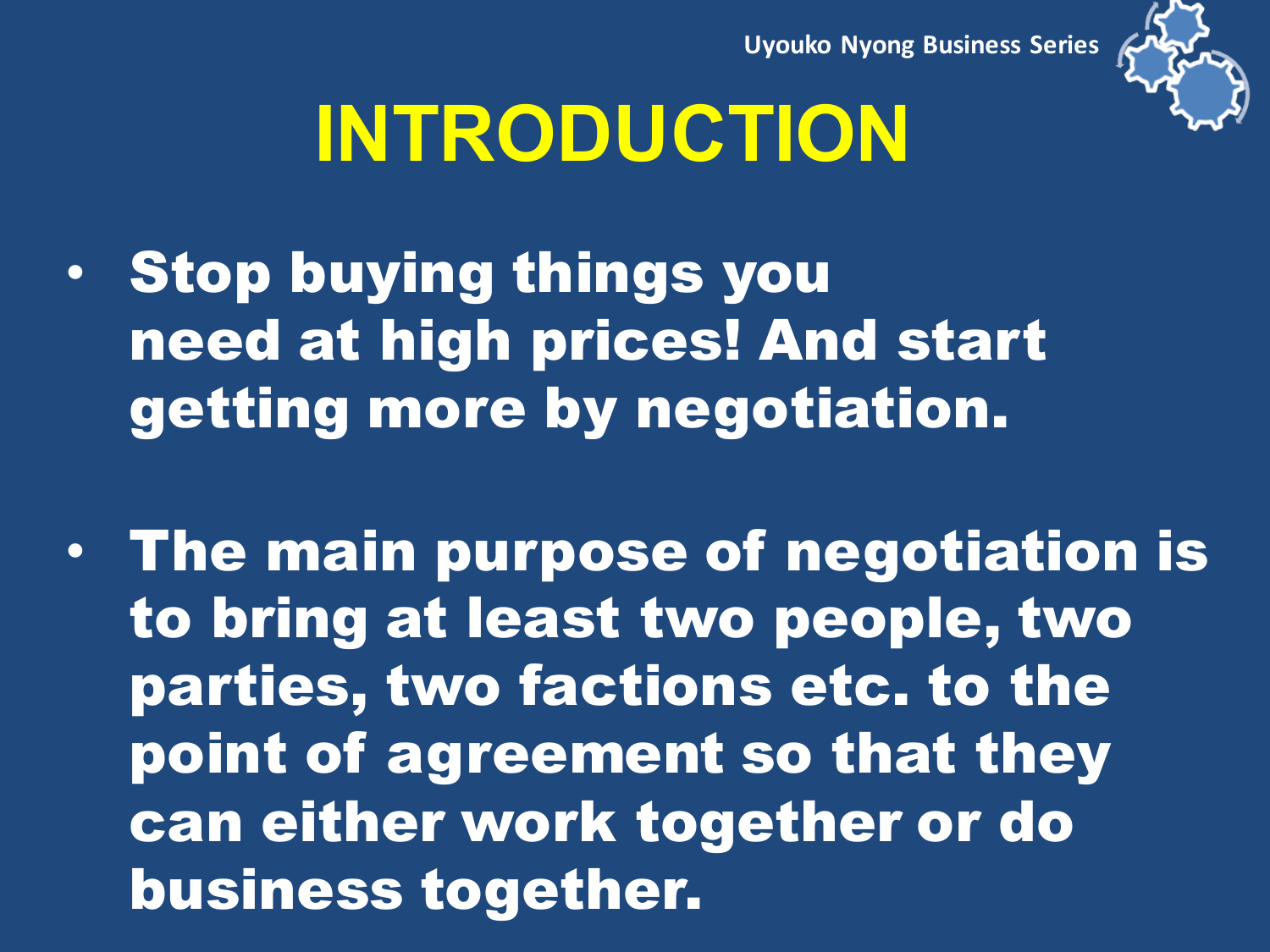**Uyouko Nyong Business Series** 



# **INTRODUCTION**

- The parties can be dealer & client, distributor & customer, two companies merging into one, management & trade unions, two people entering into partnership.
- Negotiation is good and there is nothing wrong with negotiation - after all if any two people / businesses must work together, they must agree; and it is in the place of negotiation, that agreement and the decision to work together is established.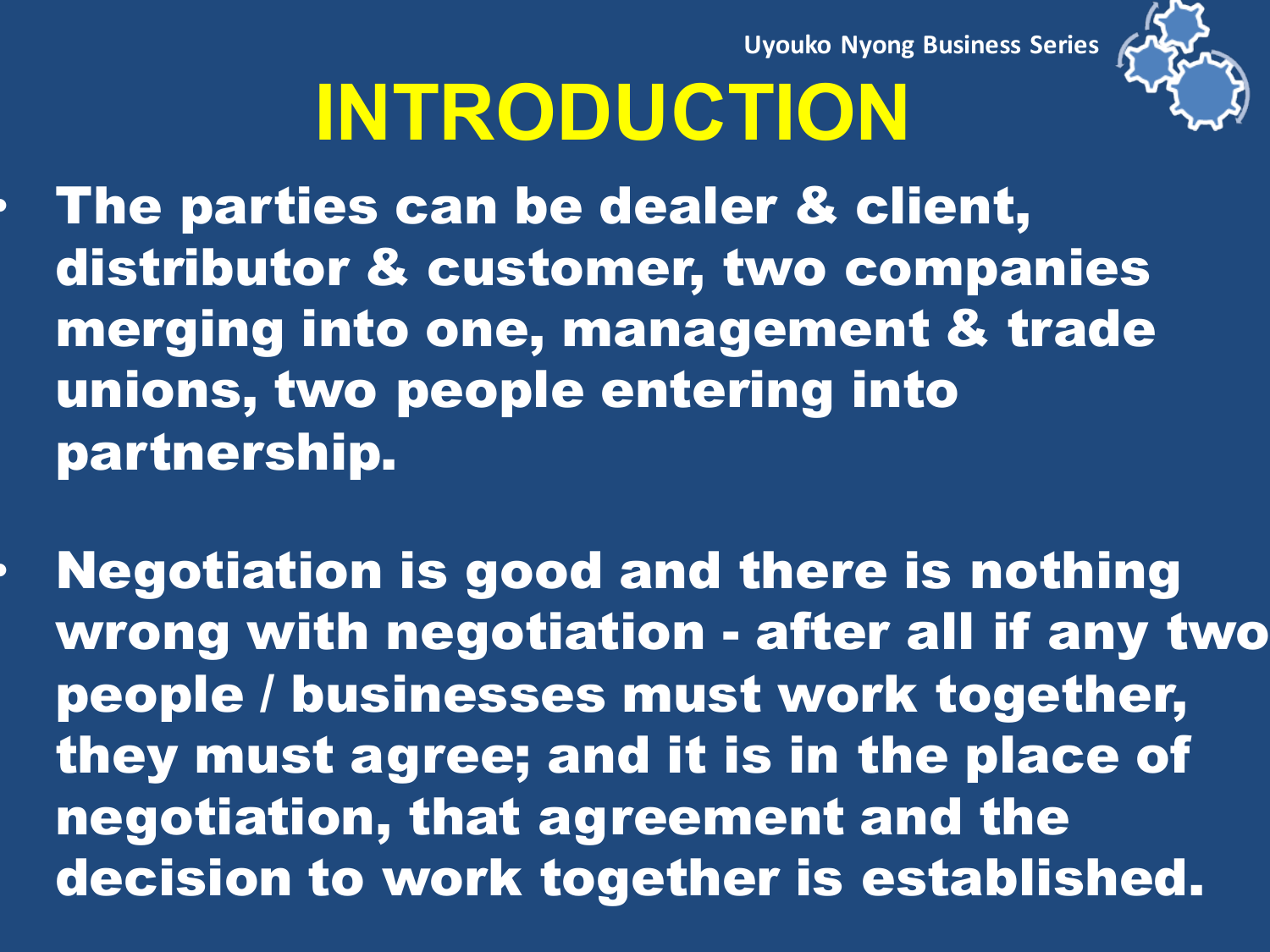

## Requirements for Negotiation

- An open mind
- A willingness to learn

• Note: People perceived to be Fixated & Selfish cannot do well in a negotiation.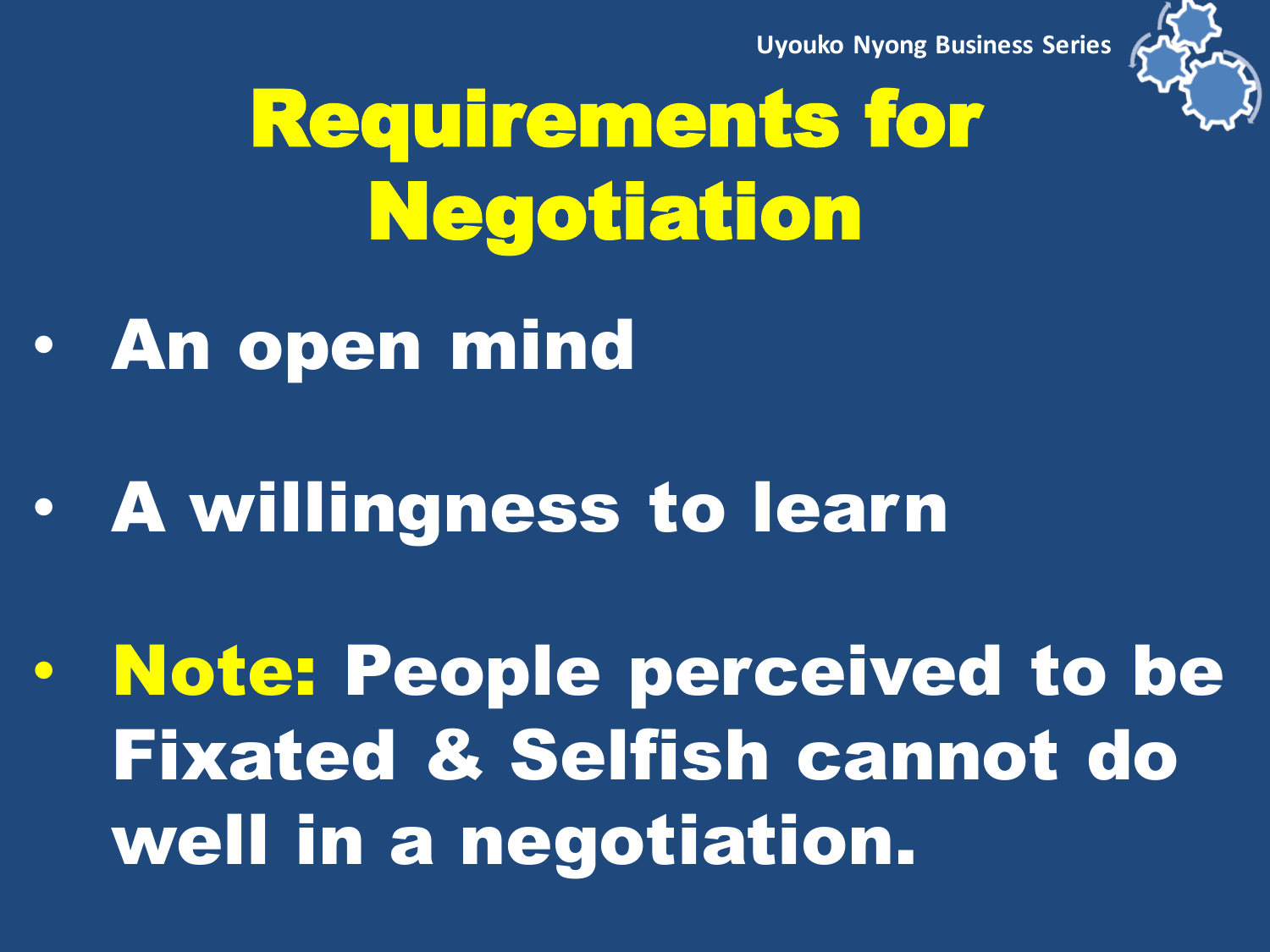

# Negotiation Rules/Tactics

#### 1. Make sure the deal meets your needs

- There is no point fighting to win any deal in the market if it doesn't align with your overall business strategy or objectives.
- Having confidence in your business approach because you have done your due diligence and understand your needs and financial capacity – means you are less likely to make a buying mistake that you might regret later.
- Anything you buy or deal should enhance your overall position and complement your business goals.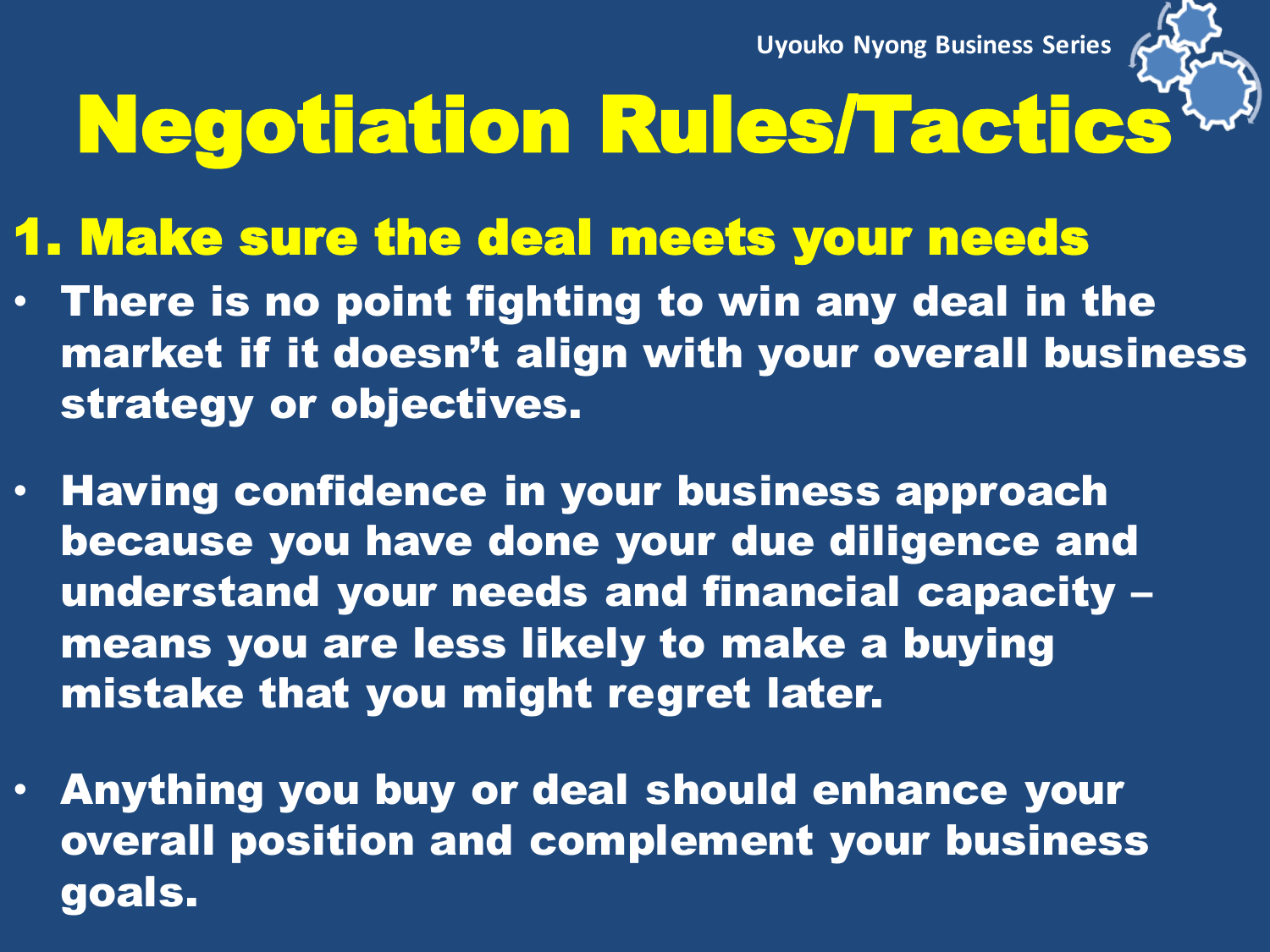

## Negotiation Rules …

### 2. Understand the deal dynamics

- Understanding the deal dynamics is crucial in any negotiation.
- So be prepared to determine the following:
	- $\triangleright$  Who has the leverage in the negotiation? Who wants the deal more?
	- $\triangleright$  What timing constraints is the other side under?
	- $\triangleright$  What alternatives does the other side have?
	- $\triangleright$  Is the other side going to be getting a significant payment from you? If so, the leverage will tend to be on your side.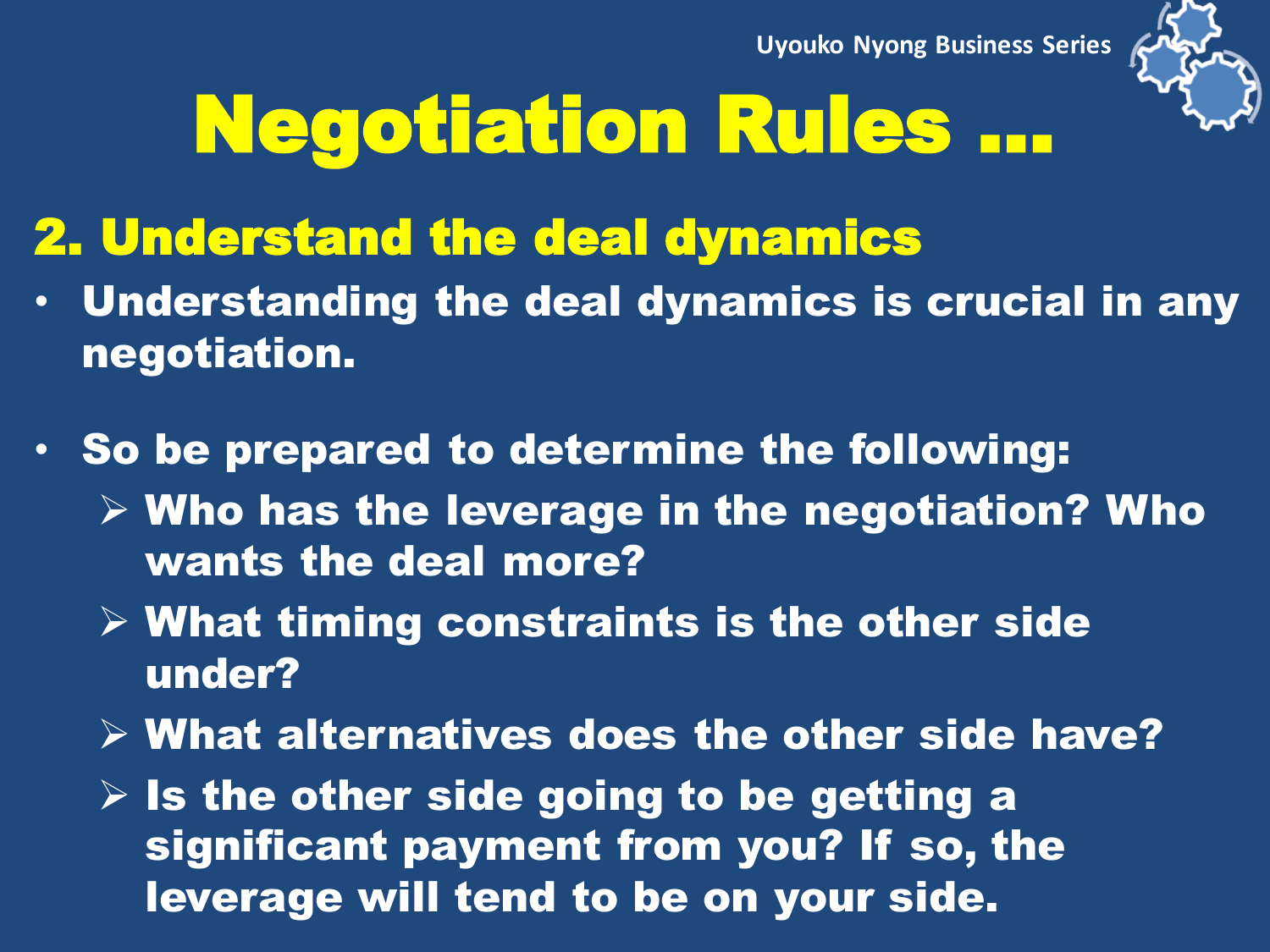

## Negotiation Rules …

3. Be prepared – Do some background checks of the other person or party

Being prepared entails doing a whole lot of things upfront like:

• Reviewing & understanding thoroughly the business of the other party by reviewing their website, their press releases, articles written about their company etc. You can even do a thorough Google and LinkedIn search.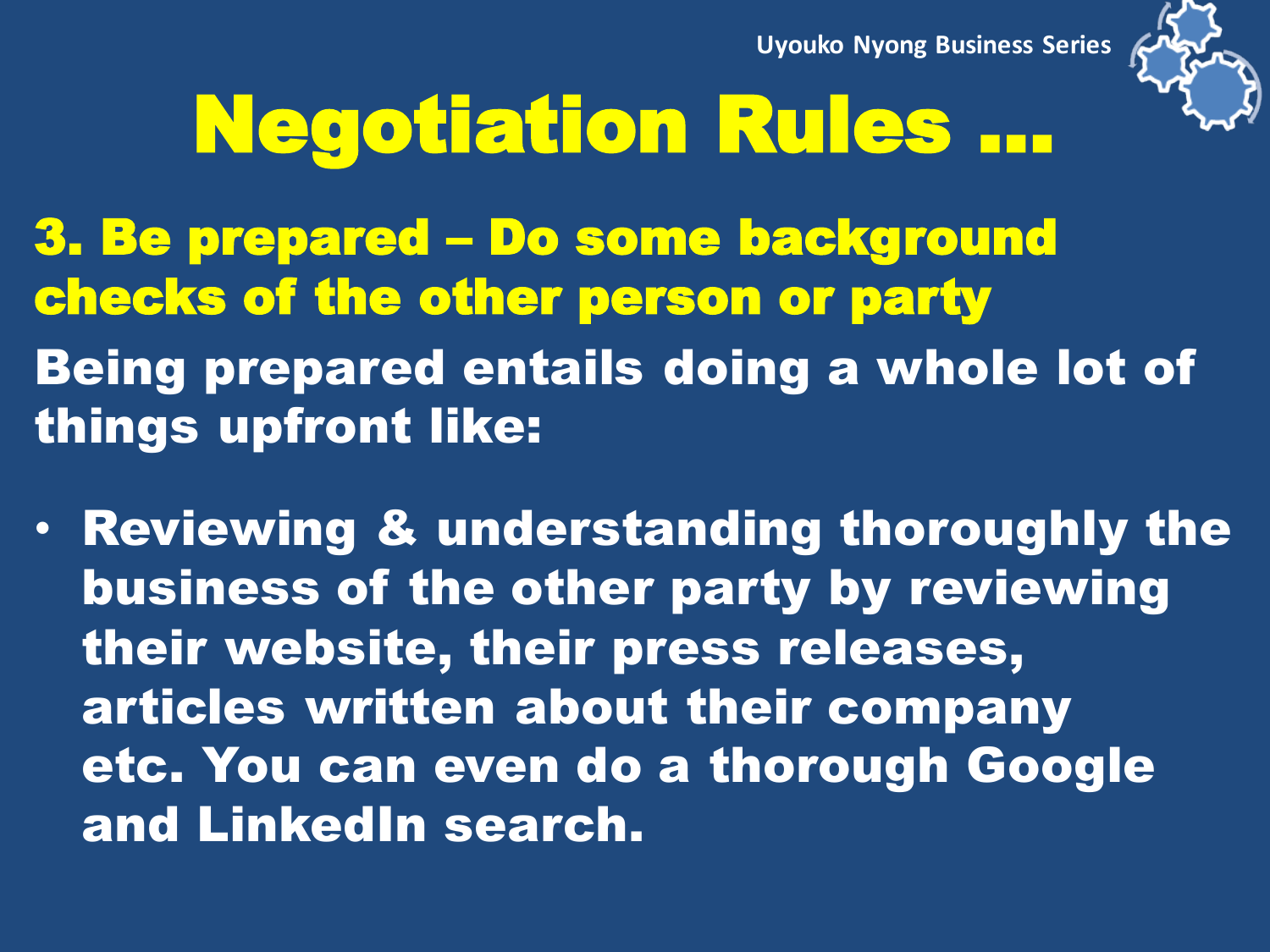

- Review the background of the person you are negotiating with - check any bio on the company's site, the person's LinkedIn profile, even do a Web search
- Review what similar deals have been completed by the other side, and the terms thereof. For public companies, some of their prior agreements may be filed with the SEC.
- Understand the offerings and pricings from competitors of the party you are negotiating with.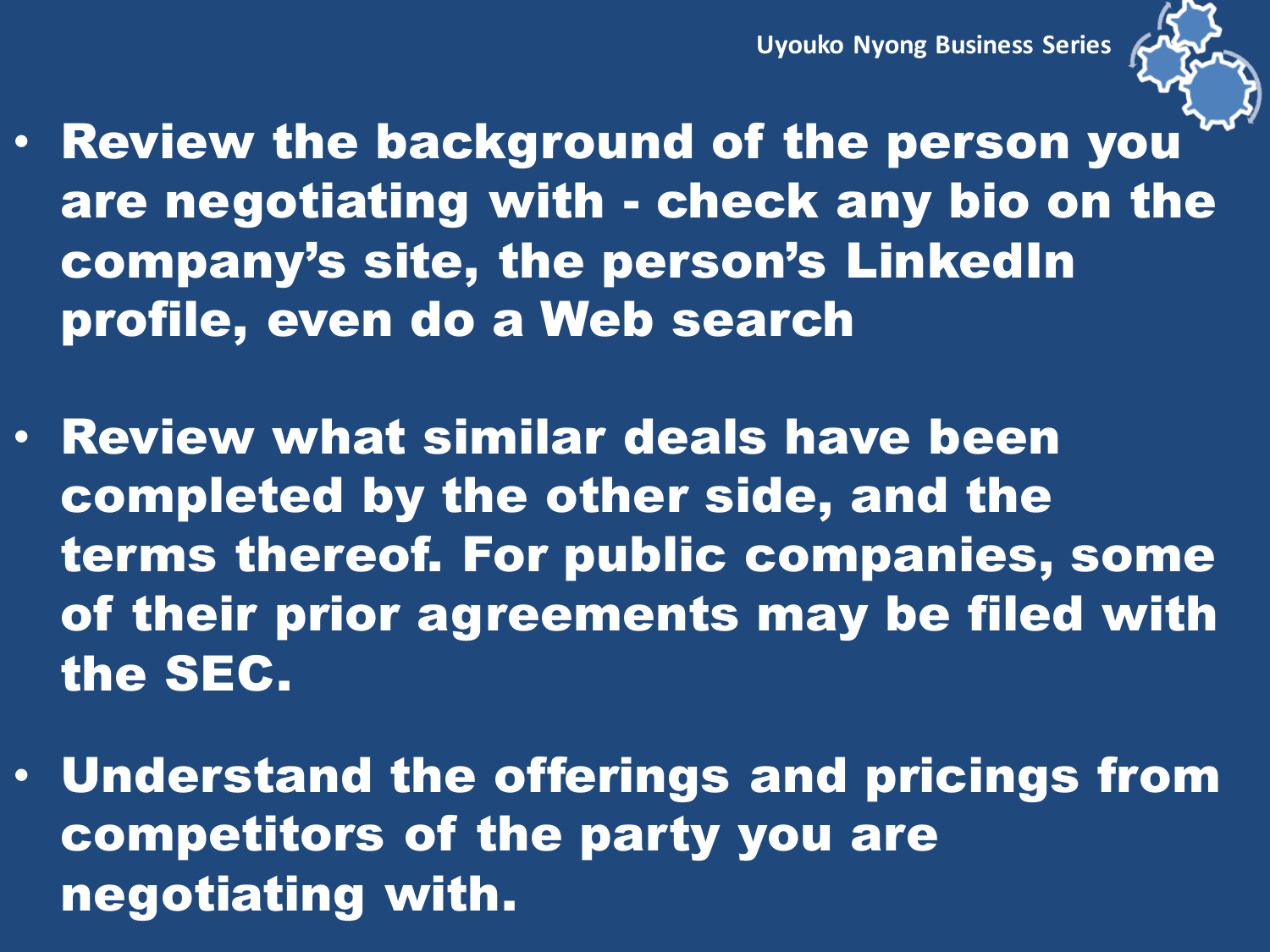

## Negotiation Rules …

### 4. Negotiate with facts

-

- Gather verifiable data of comparable sales in the neighborhood (area)
- 5. Keep the negotiations professional and courteous
- Nobody really wants to do business with a difficult or abusive personality.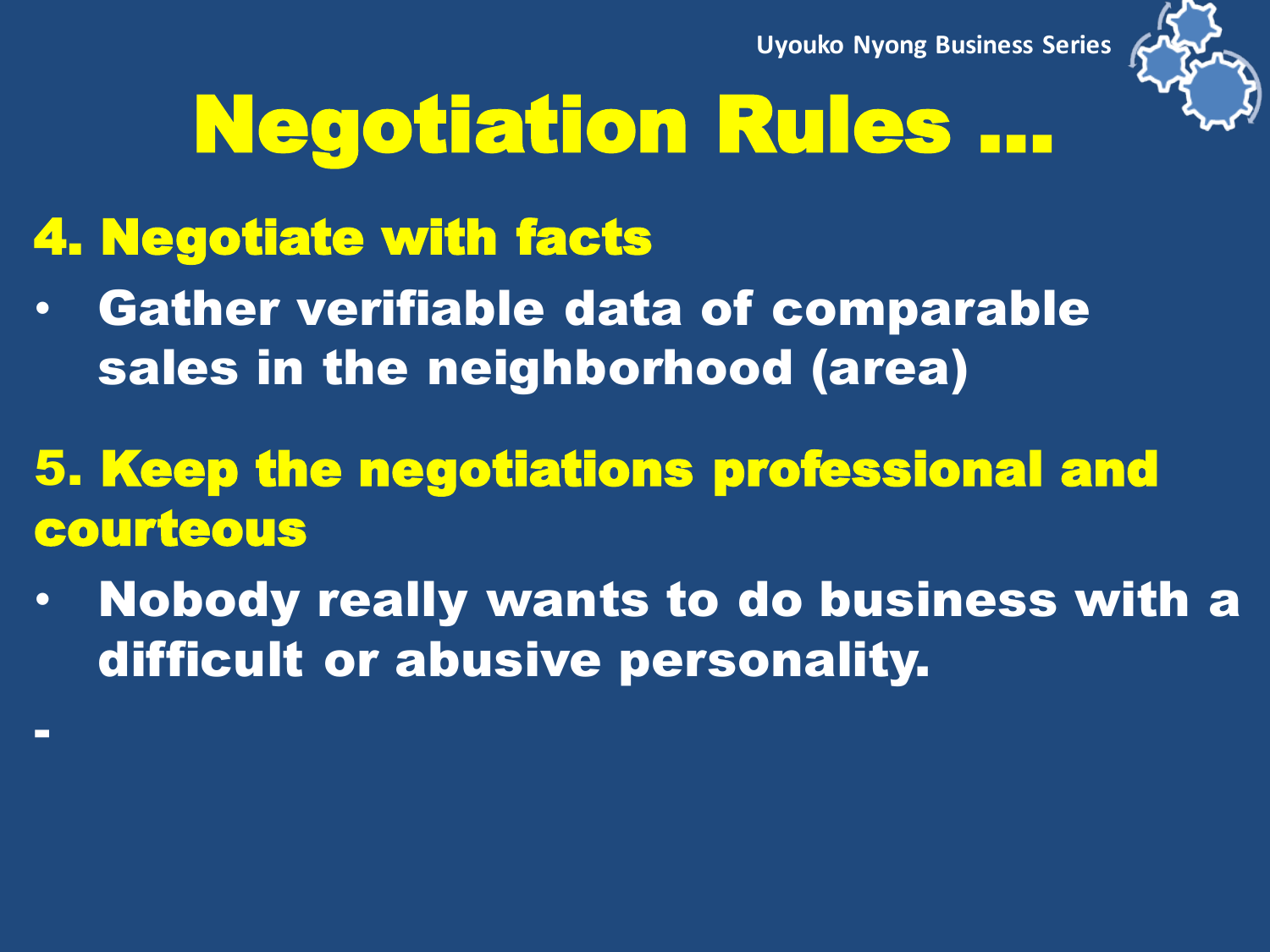

- After all, even after the negotiations are concluded, you may want to do business with this person again, or the transaction may require ongoing involvement with the representative of the other side.
- Establishing a good long-term relationship should be one of the goals in the negotiation.
- A collaborative, positive tone in negotiations is more likely to result in progress to a closing.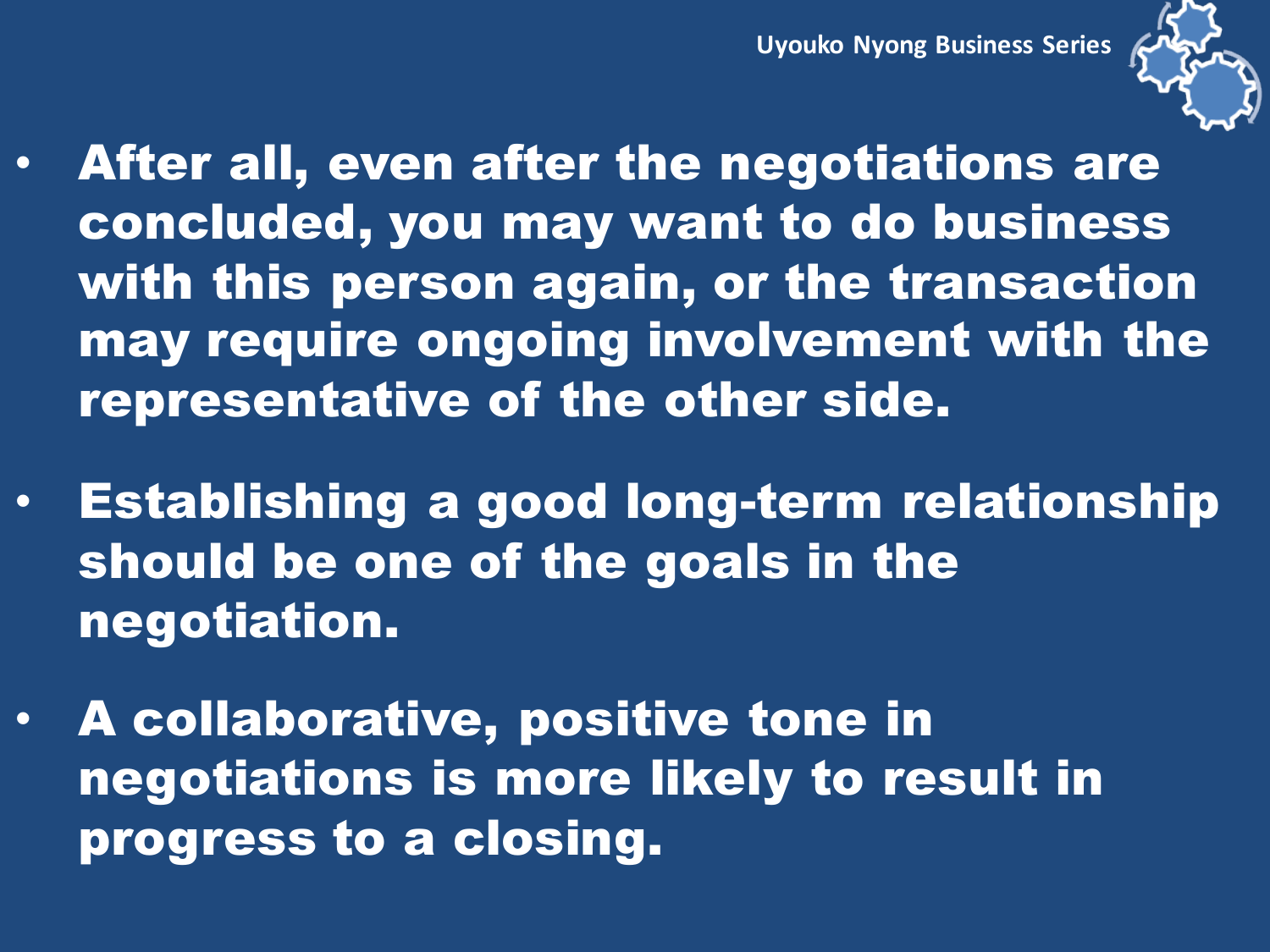

# Negotiation Rules …

6. Listen and understand the other party's issues and point of view

- Bad negotiators are the ones who do all the talking, seeming to want to control the conversation and expound endlessly on the merits of their position.
- The best negotiators tend to be the ones who truly listen to the other side, understand their key issues and hot buttons, and then formulate an appropriate response.
- Try to gain an understanding about what is important to the other side, what limitations they may have, and where they may have flexibility. Refrain from talking too much.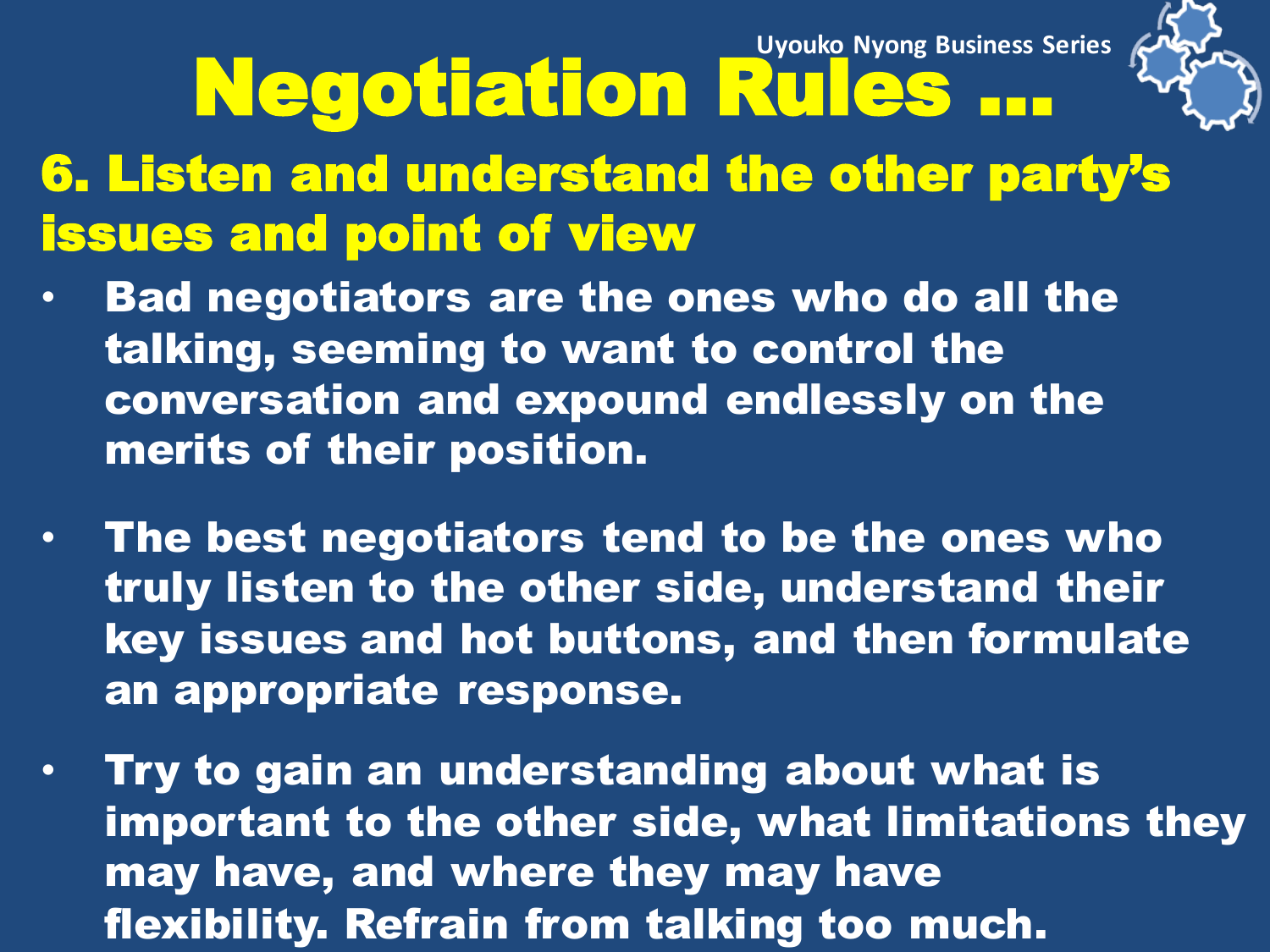

# Negotiation Rules …

### 7. Ask the right questions

- Don't be afraid to ask the other party many questions. The answers can be informative for the negotiations.
- Depending on the type of deal, you could ask questions like:
	- $\triangleright$  Is this the best pricing or offer you can give me?
	- What assurances do I get that your product or solution will actually work for me?
	- $\triangleright$  Who are your competitors? How do their products compare?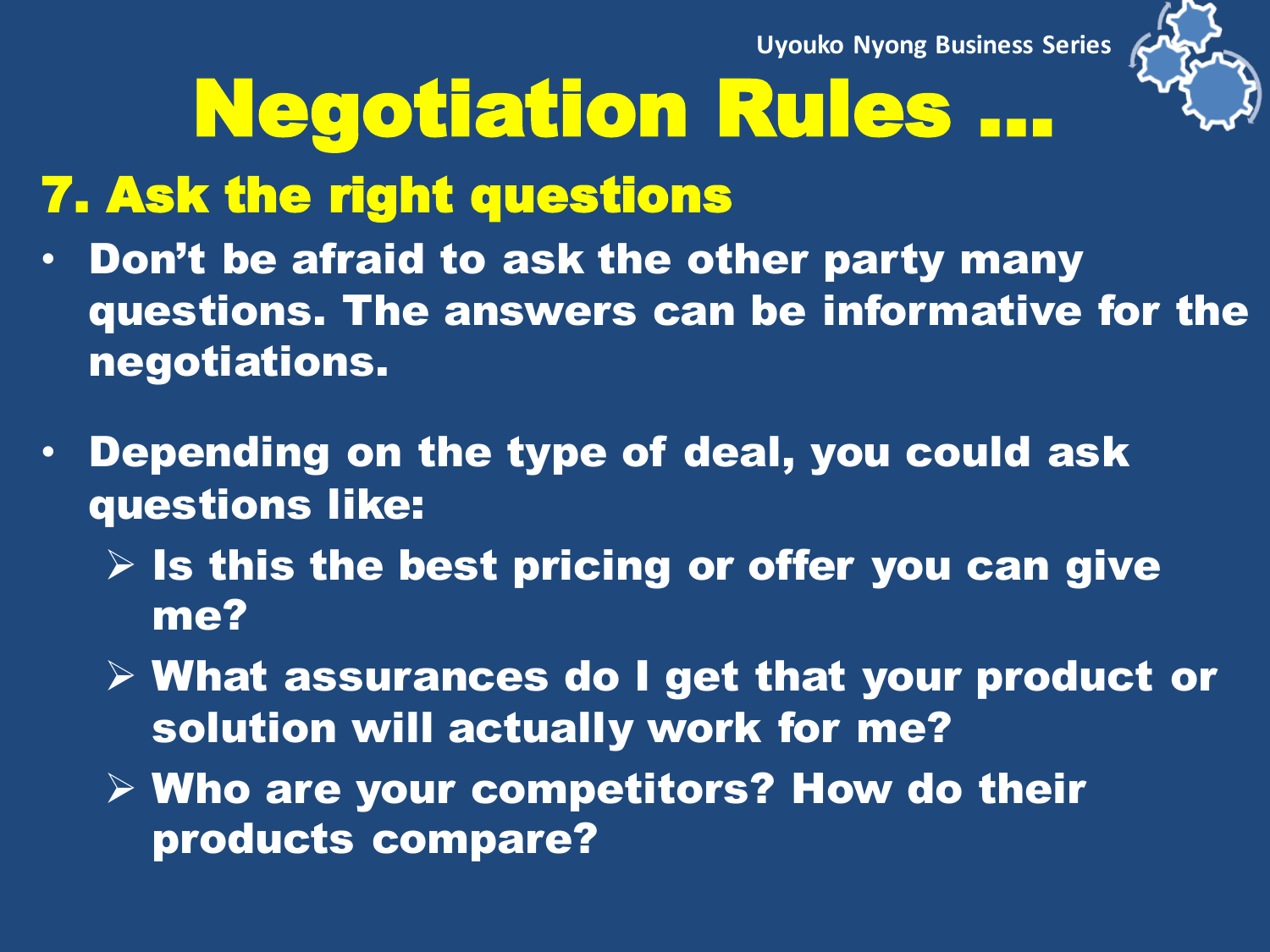

 $\triangleright$  What else can you throw in to the deal without cost to us? (A particularly useful question to ask car dealers.)

 $\triangleright$  What is your desired timing for the deal?

 $\triangleright$  How does our deal benefit you?

 We want to avoid unreasonable forms of contracts or unreasonable lawyers on your end. How do we ensure that?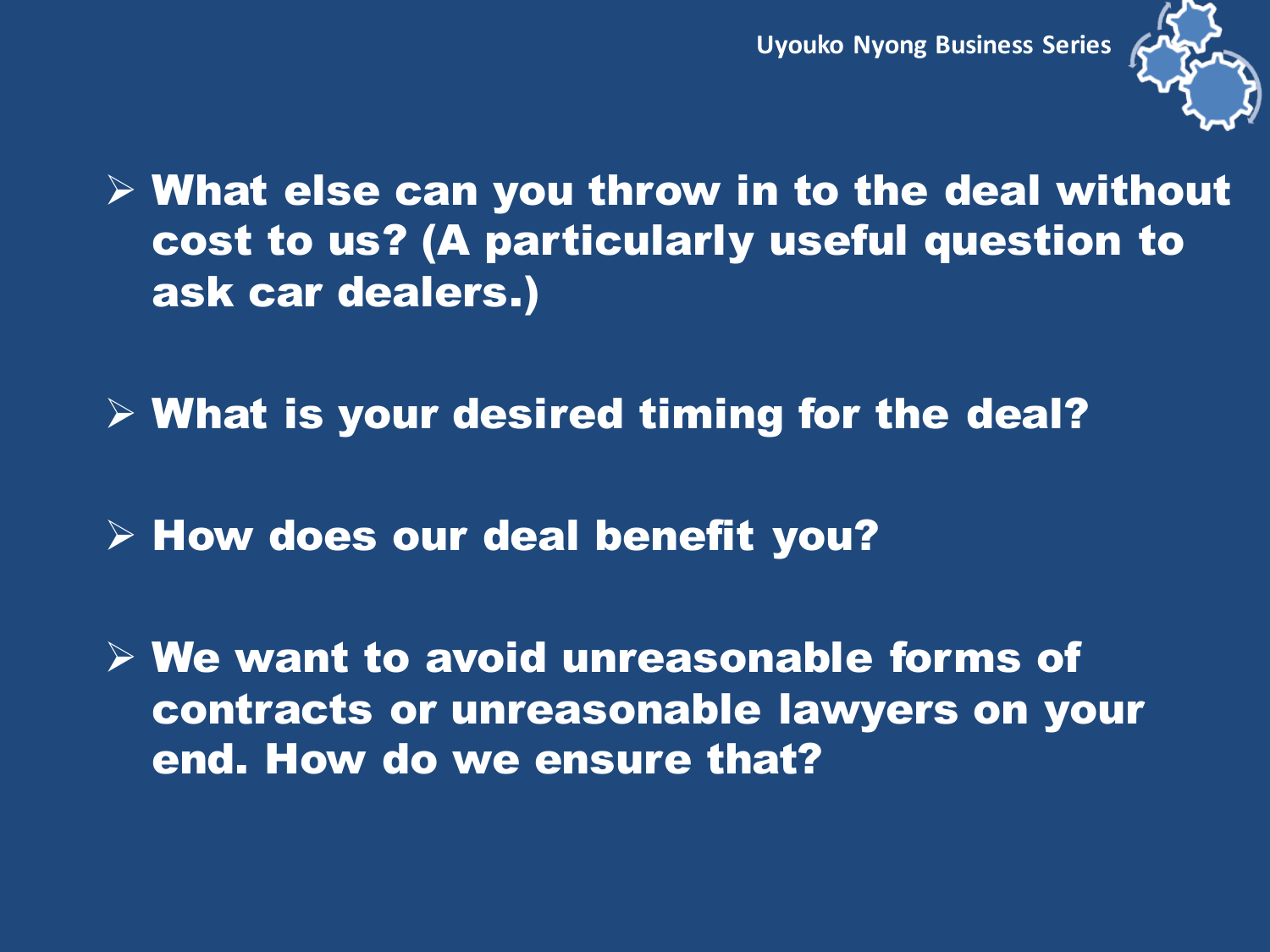

# Negotiation Rules …

- 8. Never accept the first offer
- It's often a mistake to accept the first offer from the other side.
- For example, if you are selling your house & you receive an offer, consider countering at a higher price or better terms (even if there are no other offers).
- If you don't counter, the other party will be concerned that they offered too much and may attempt to get out of the deal.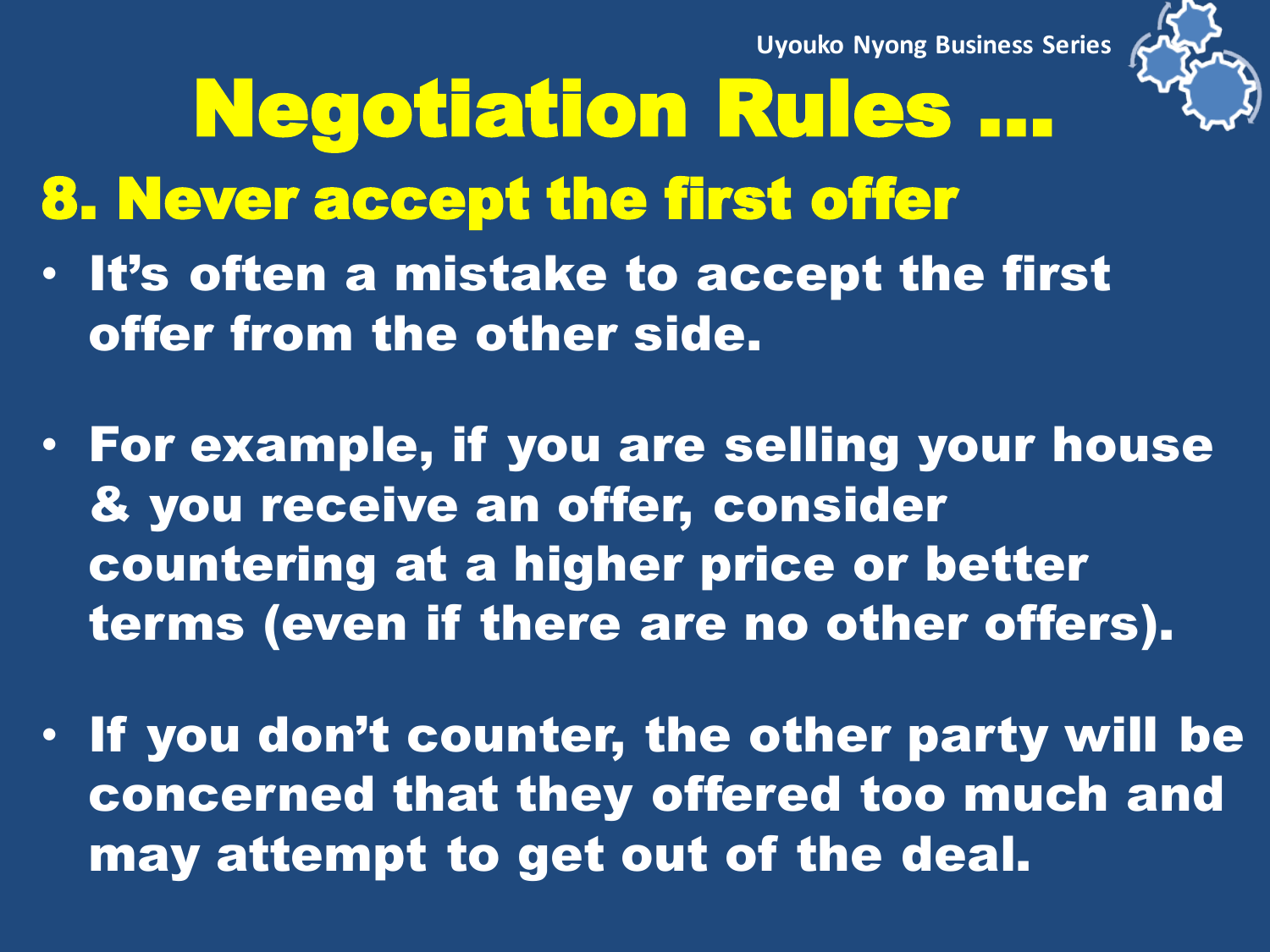

- And buyers expect that there will be a counter as they expect that their first offer will likely be rejected.
- Most buyers will leave room in their first offer to go up by at least 5%-15% in price, depending on the situation.
- Counter-offers and some back-and-forth negotiation will most likely lead to the two parties being satisfied that they struck the best deal they could, and thus be more committed to closing the deal.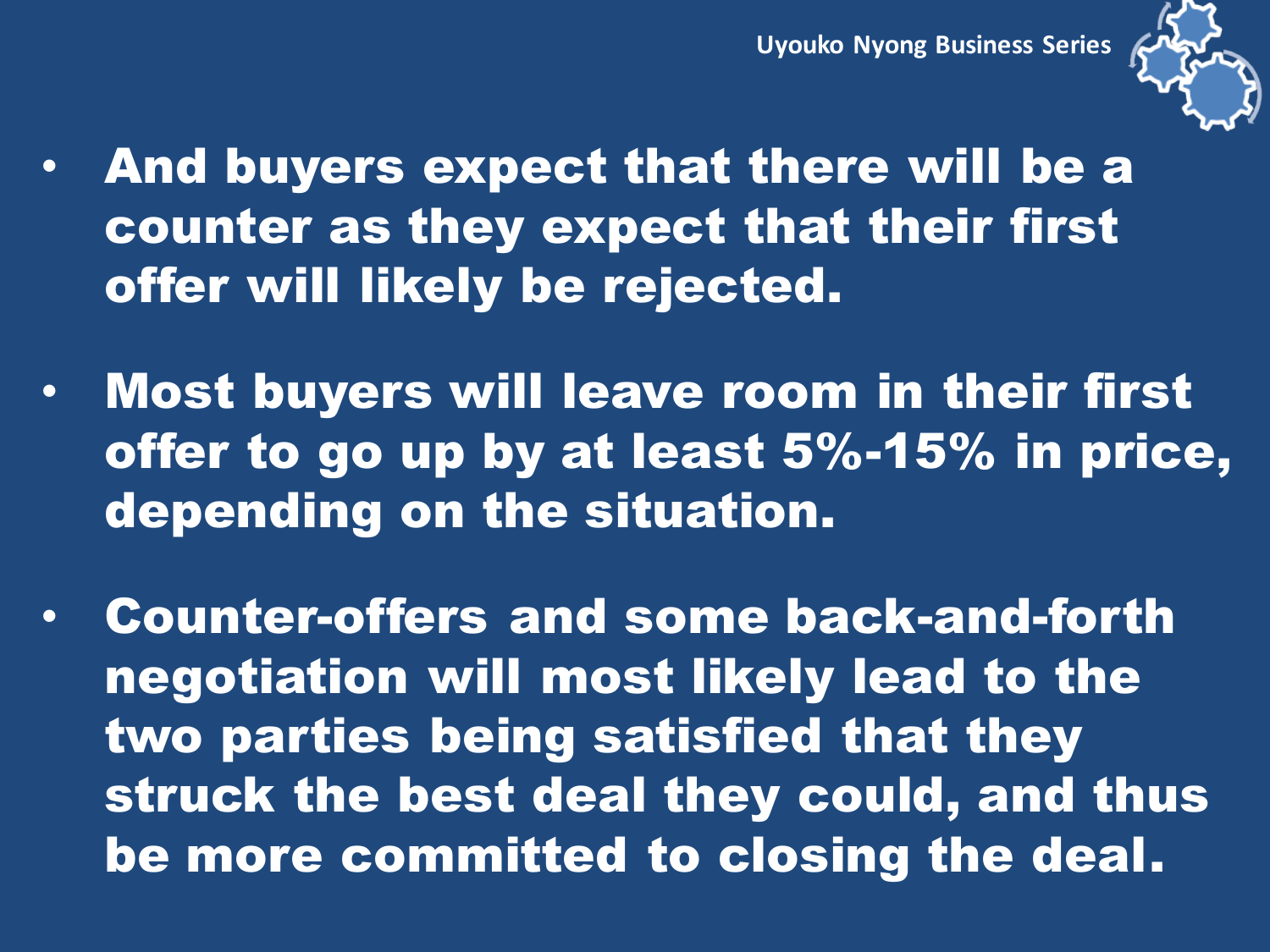

# Negotiation Rules …

### 9. Don't be fixated on the deal in front of you and ignore alternatives

- In many situations you want to have competitive alternatives. This can enhance your negotiating position and allow you to make the best decision as to how to proceed.
- For example, if you are engaging in a process to sell your business, the best thing you can do is to have several potential bidders at the table. You want to avoid being locked up into exclusive negotiations with one bidder until you have reached a meeting of the minds as to the best price and terms available.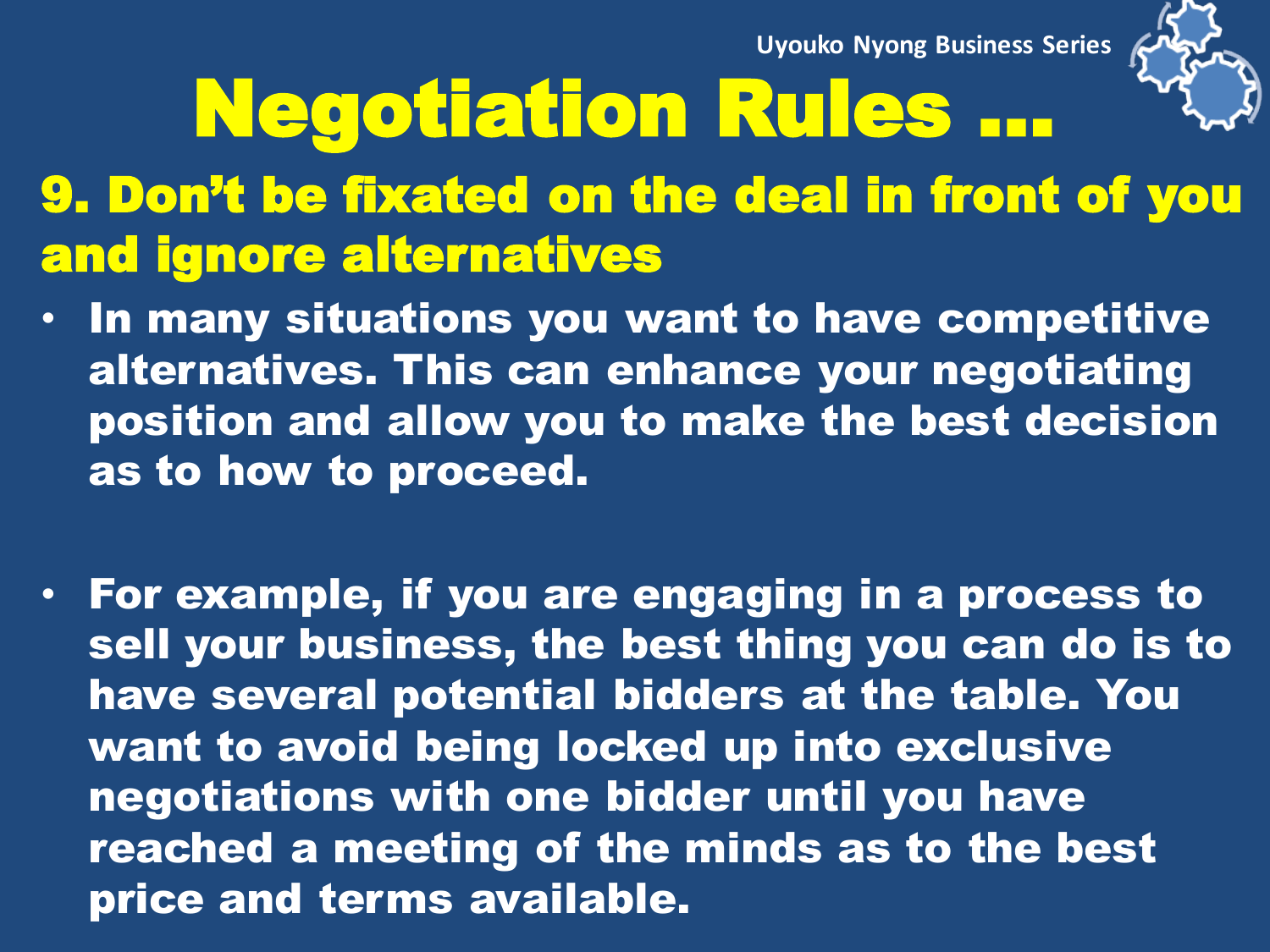

Similarly, if you are looking to buy a product, lease office space, or acquire a loan for your business, you will often be better off if you have alternative so that the other party knows it has viable competitors.

By negotiating simultaneously with two or more parties, you can often obtain better pricing or better contractual terms.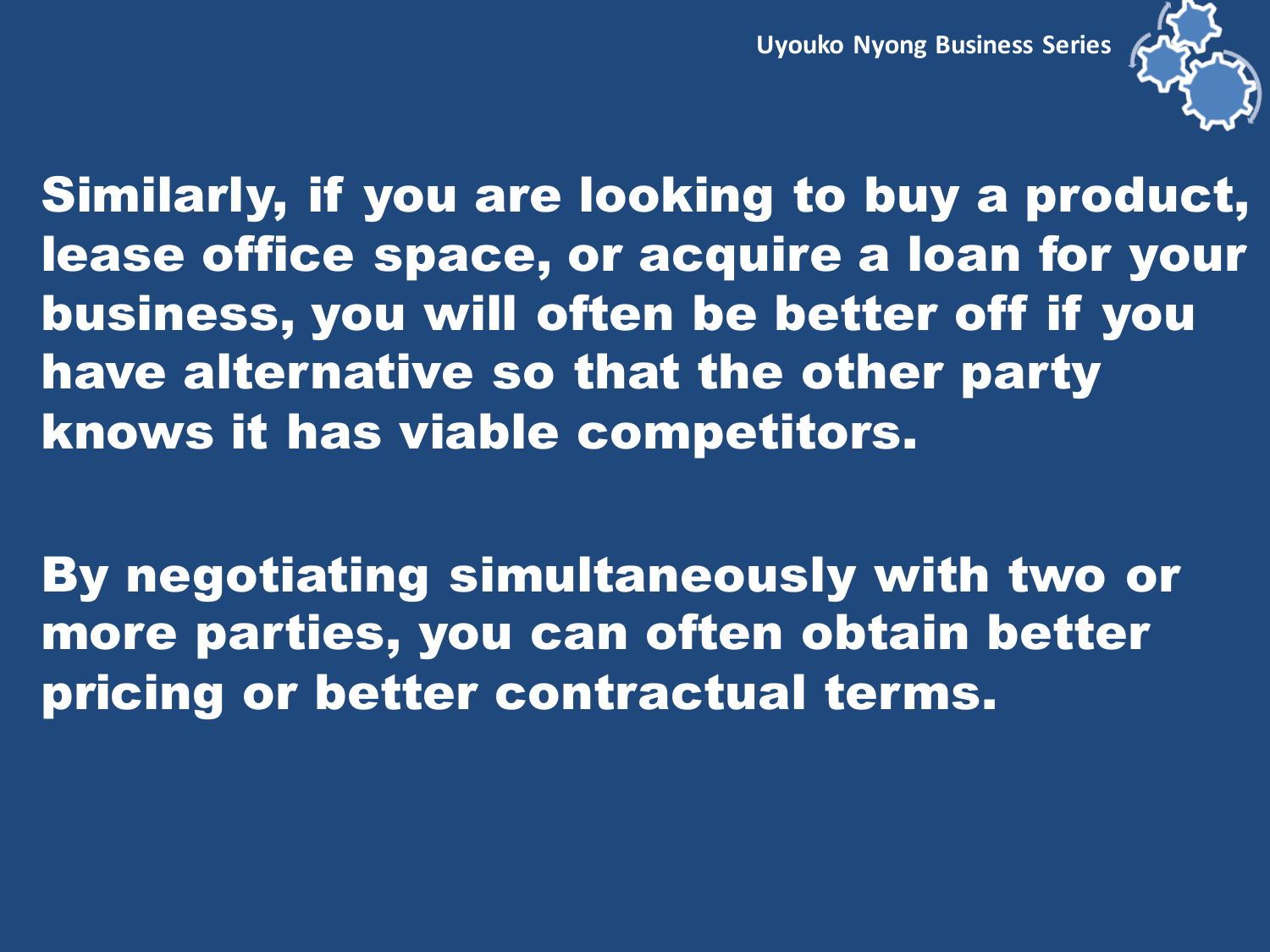

Negotiation Rules … 10. Always draft the first version of the agreement

- An absolutely fundamental principle of almost any negotiation is that you (or your lawyers) should prepare the first draft of the proposed contract.
- This lets you frame how the deal should be structured, implement key points that you want that haven't been discussed, and gets momentum on your side.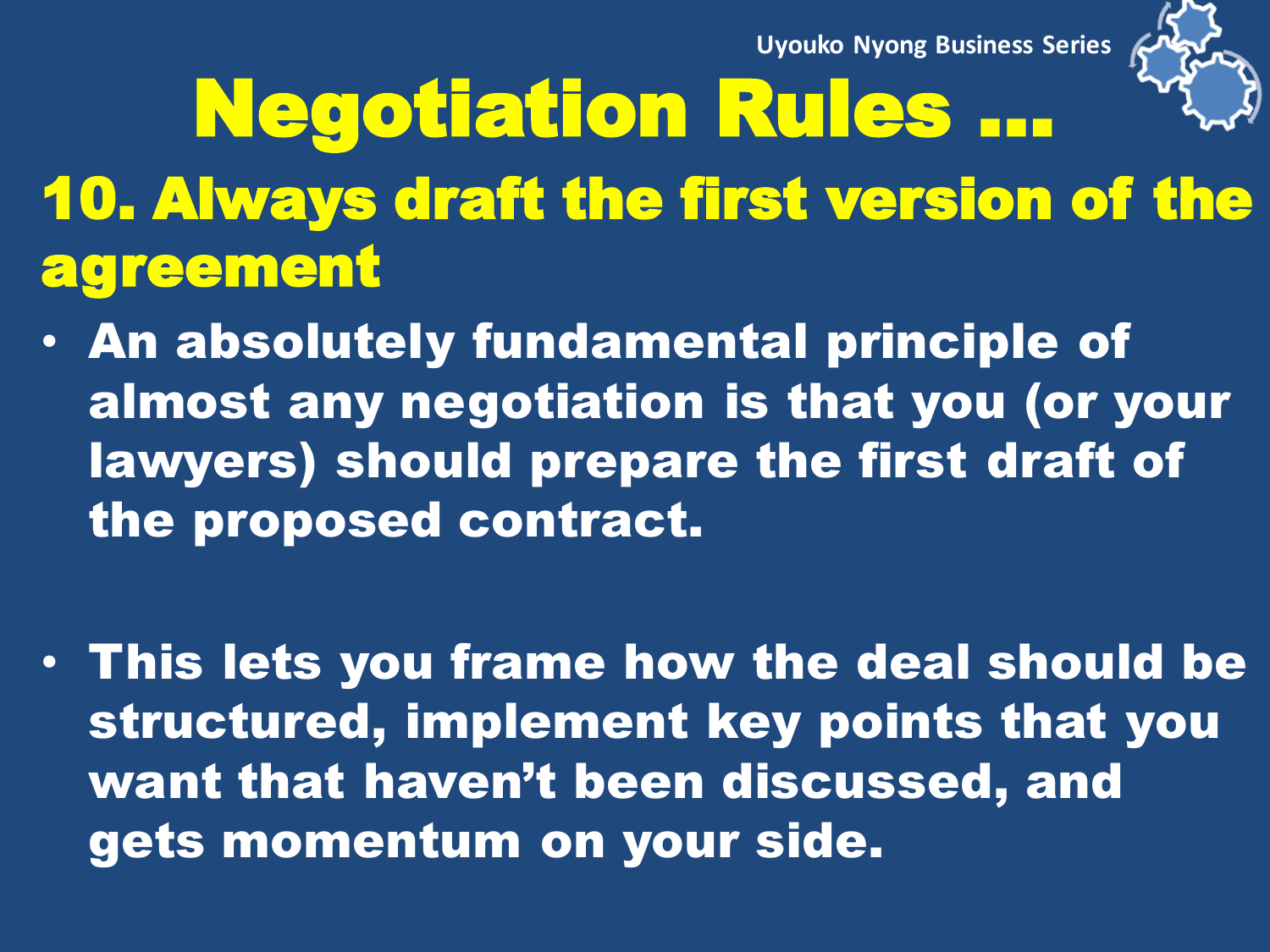

- The other party will be reluctant to make extensive changes to your document (unless it is just too one sided), and therefore you will have already won part of the battle by starting off with your preferred terms.
- Avoid starting the negotiations with an agreement that the other side will never agree to. Balance is key here.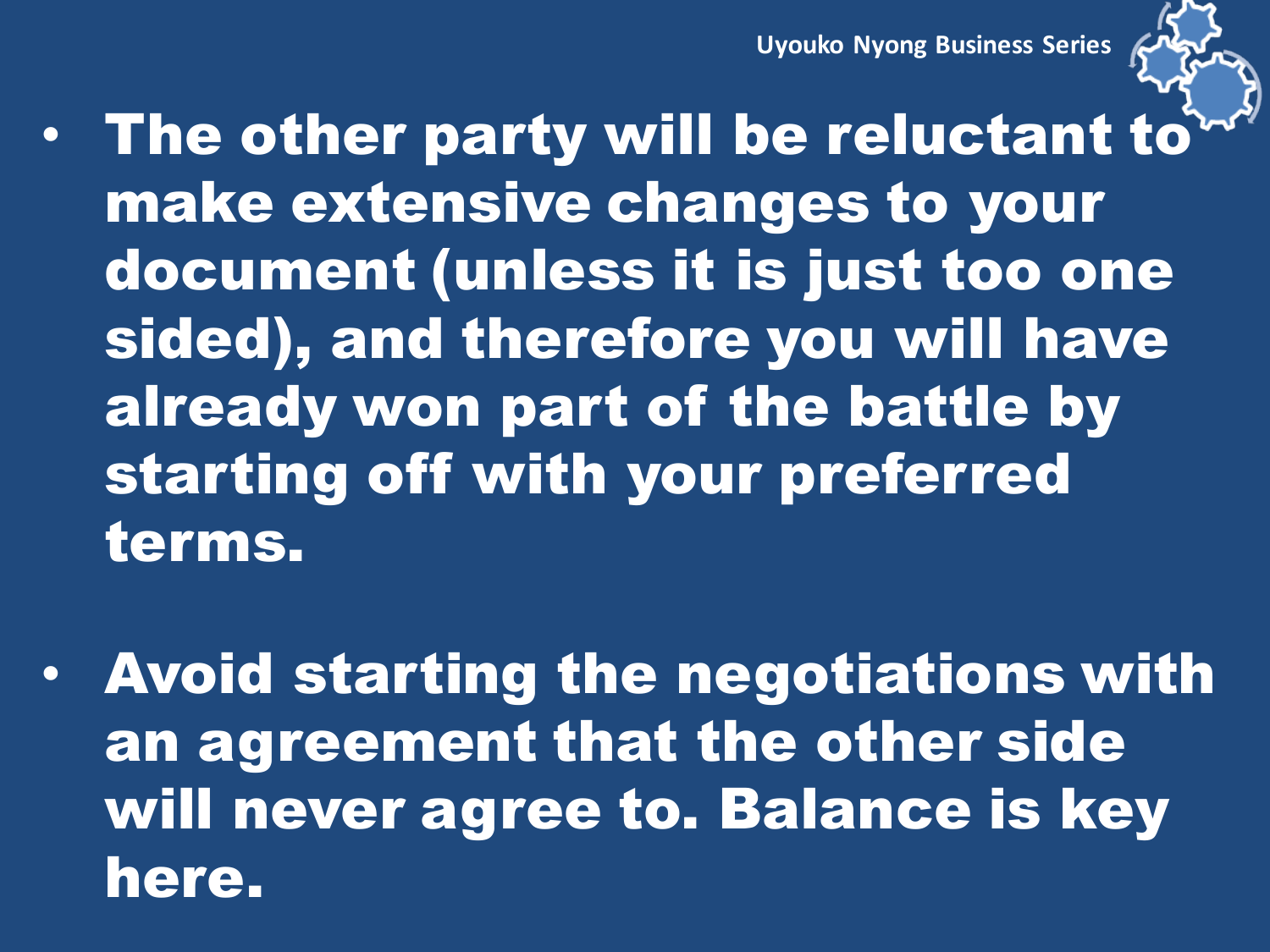

# Negotiation Rules …

- 11. Don't get hung up on the issue
- You want to avoid getting stuck on a seemingly intractable issue.
- Sometimes it's best to suggest that an issue be set aside for the moment and both parties move on to make progress on other issues.
- A creative solution may come to you later outside the heat of the negotiation.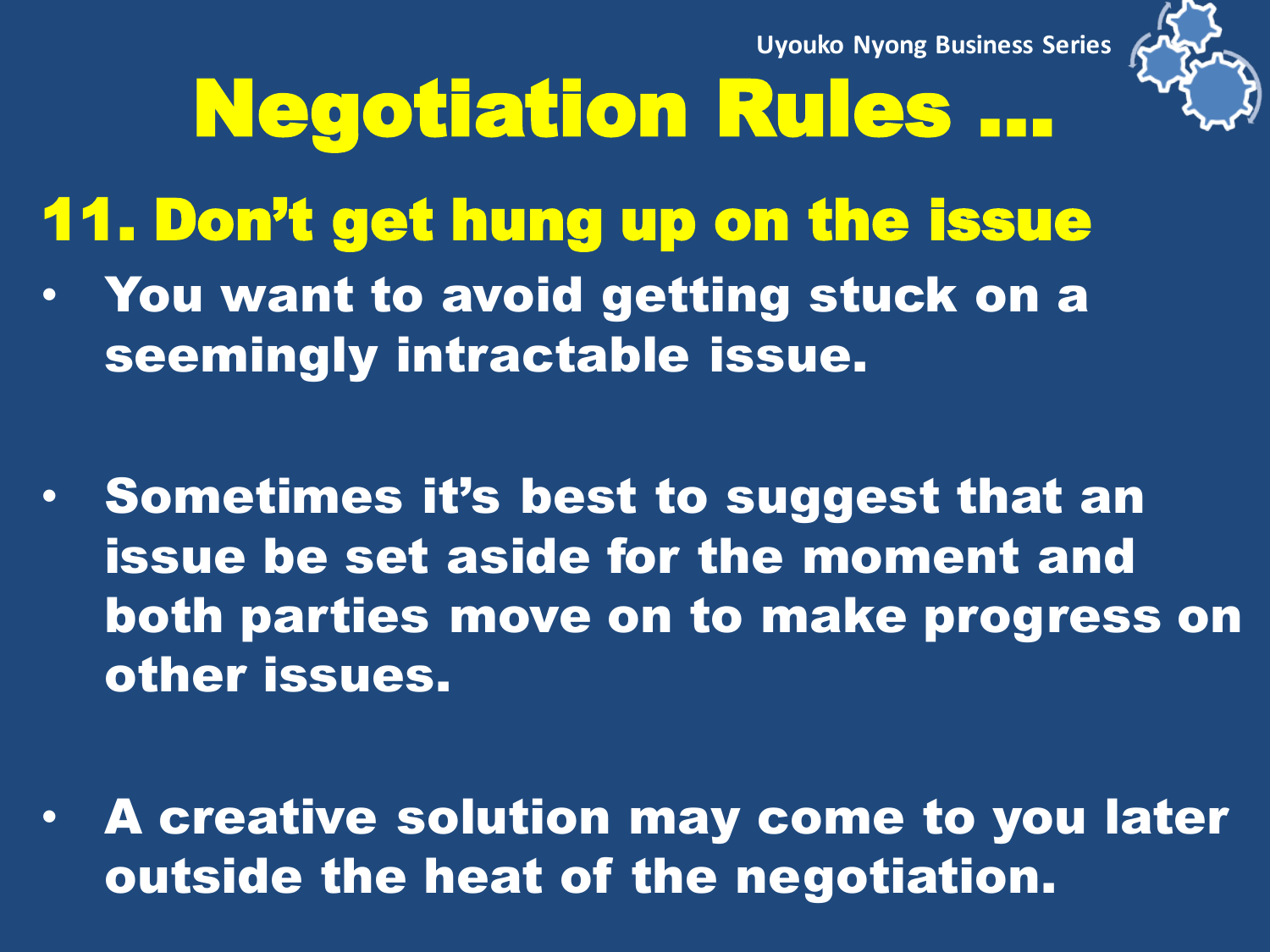

# Negotiation Rules …

- 12. Listen closely to the other party's challenge
- People transact in the market place for a reason - upgrading, downsizing, need to release equity or wrangle their way out of an undesirable financial or personal predicament. There will always be an underlying agenda.
- While I'm not suggesting you take advantage of someone's potential misfortune, if you can determine how motivated they are, you might be in a better position for negotiating a favorable deal.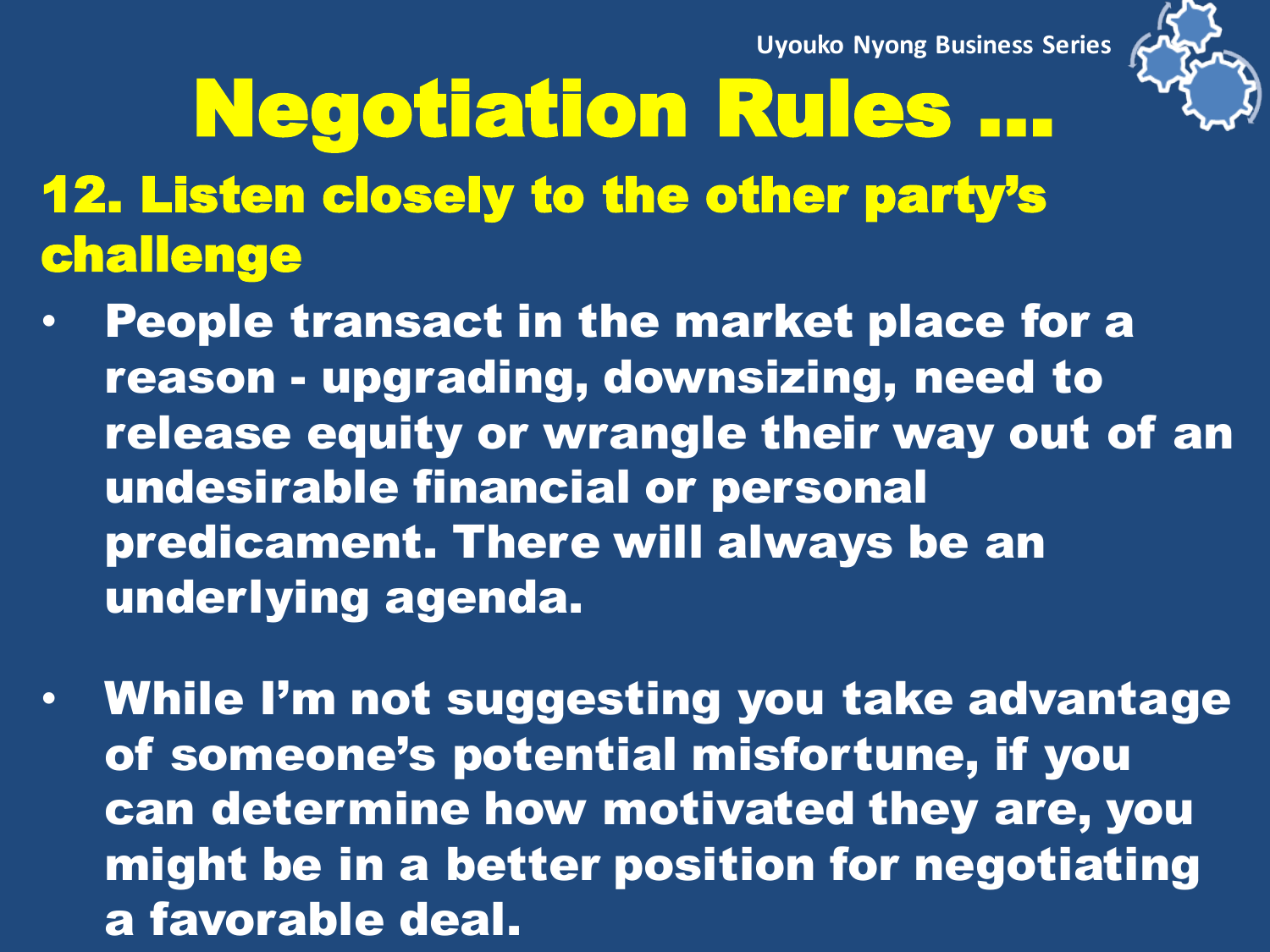

# Negotiation Rules …

13. Identify who the real decision maker is

- You want to understand what kind of authority the other person that you are negotiating with has. Is he or she the ultimate decision-maker?
- Avoid going through a long and fruitless set of negotiations with a person who keeps telling you that he didn't have the authority to agree to a number of points you were negotiating.
- If the person could say "no" to your requests but didn't have the ability to tell you "yes" too, then your solution (especially when you have the leverage) is to end the conversation & say that for any progress to be made, you need to negotiate with the person who was authorized to make decisions & concessions.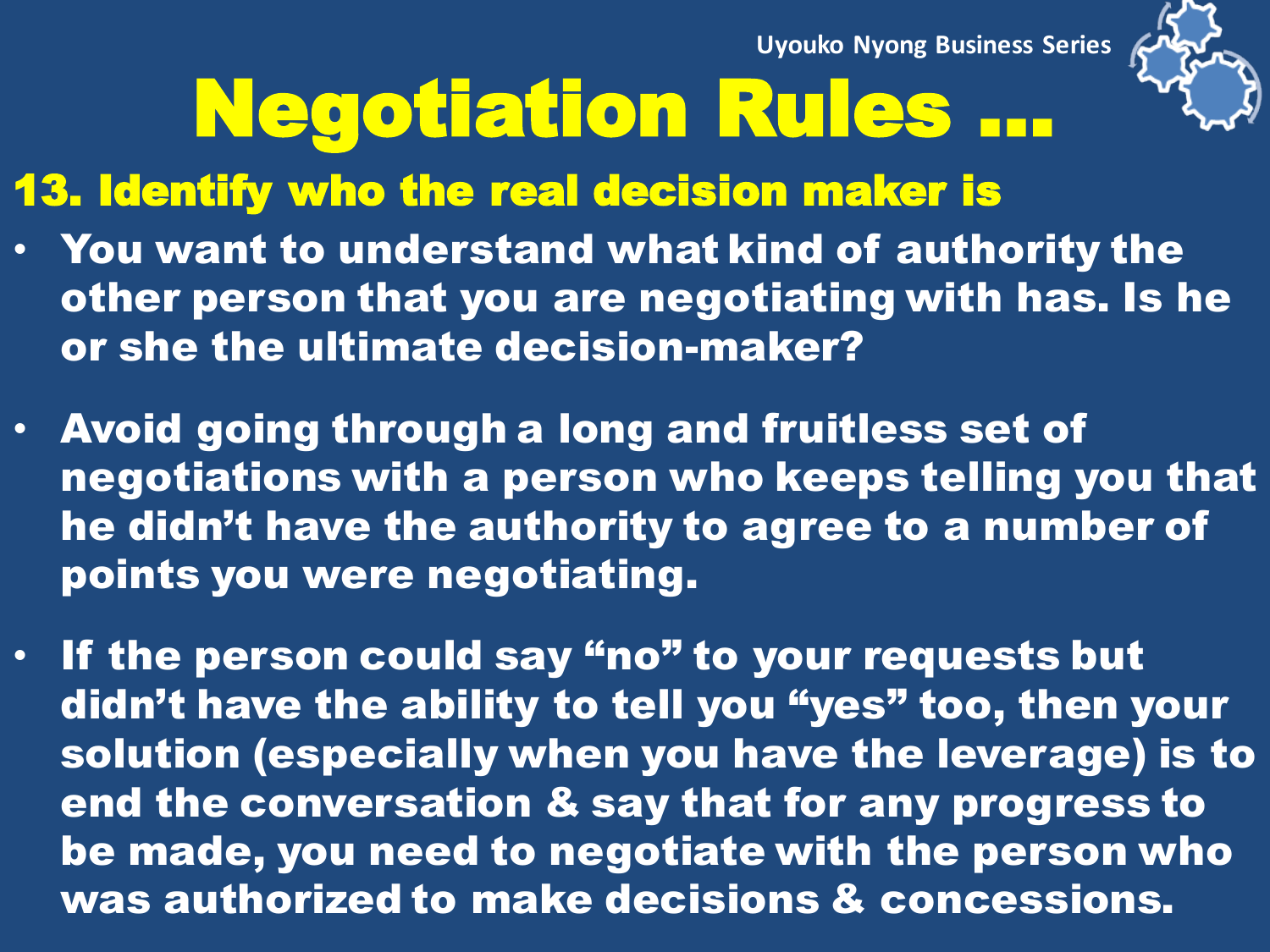

# Negotiation Rules …

- 14. Look for and establish a WIN-WIN situation
- There are different forms / outcomes of negotiations but the best of them is the WIN - WIN negotiation.
- This will usually involve both parties shifting grounds to a common point that is mutually beneficial to each other.
- At this point, everyone feels like a winner since their concerns were also reasonably considered.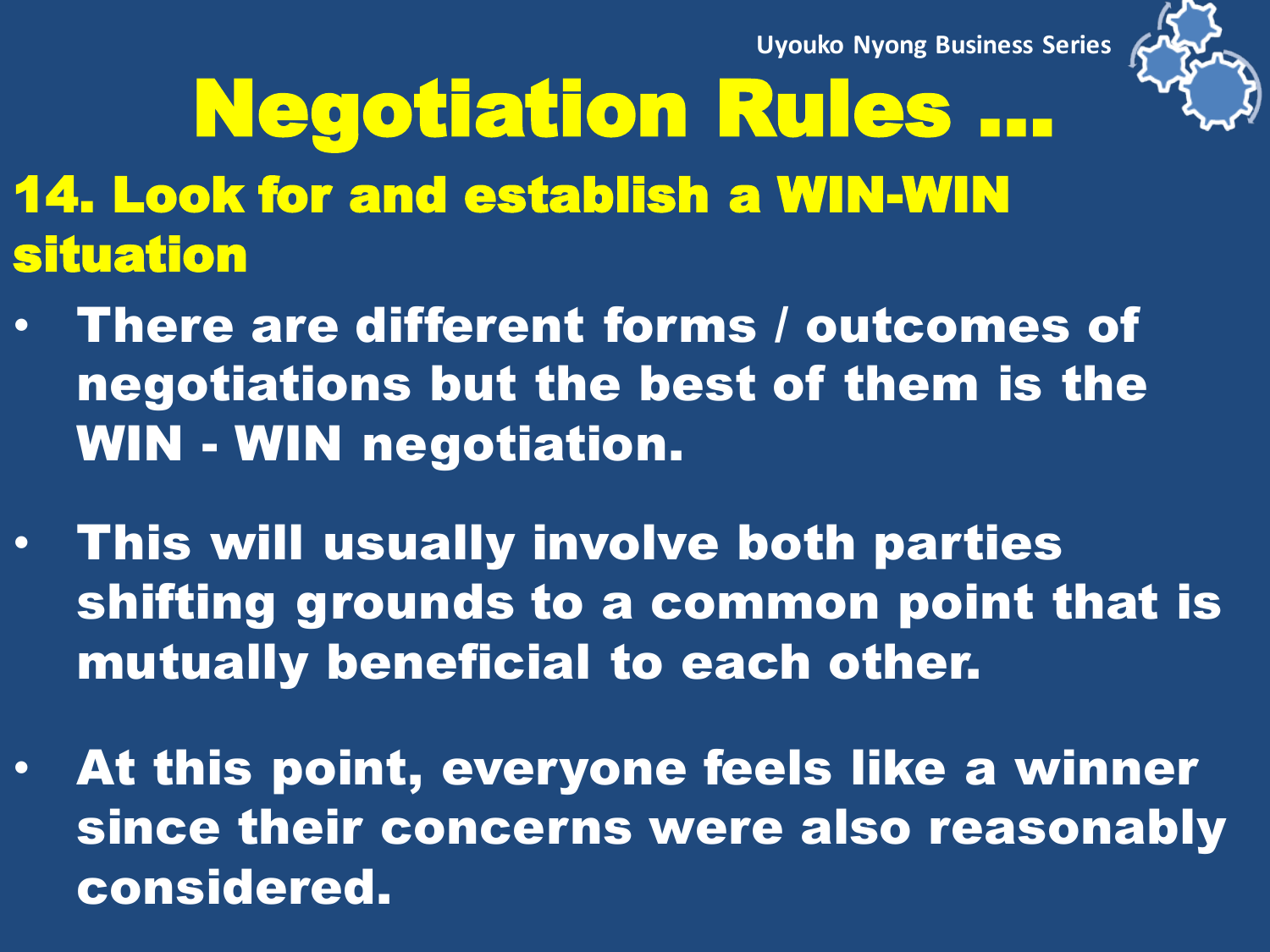

# Negotiation Rules …

15. Know when to walk away

- At some stage in negotiation, you might find that things stall and the negotiation process just isn't moving in your favour.
- If you find yourself in such a situation, sometimes the only option is to concede defeat and walk away.
- There is more regret in buying something that just doesn't make financial sense than in having to walk away from a negotiation that isn't just working.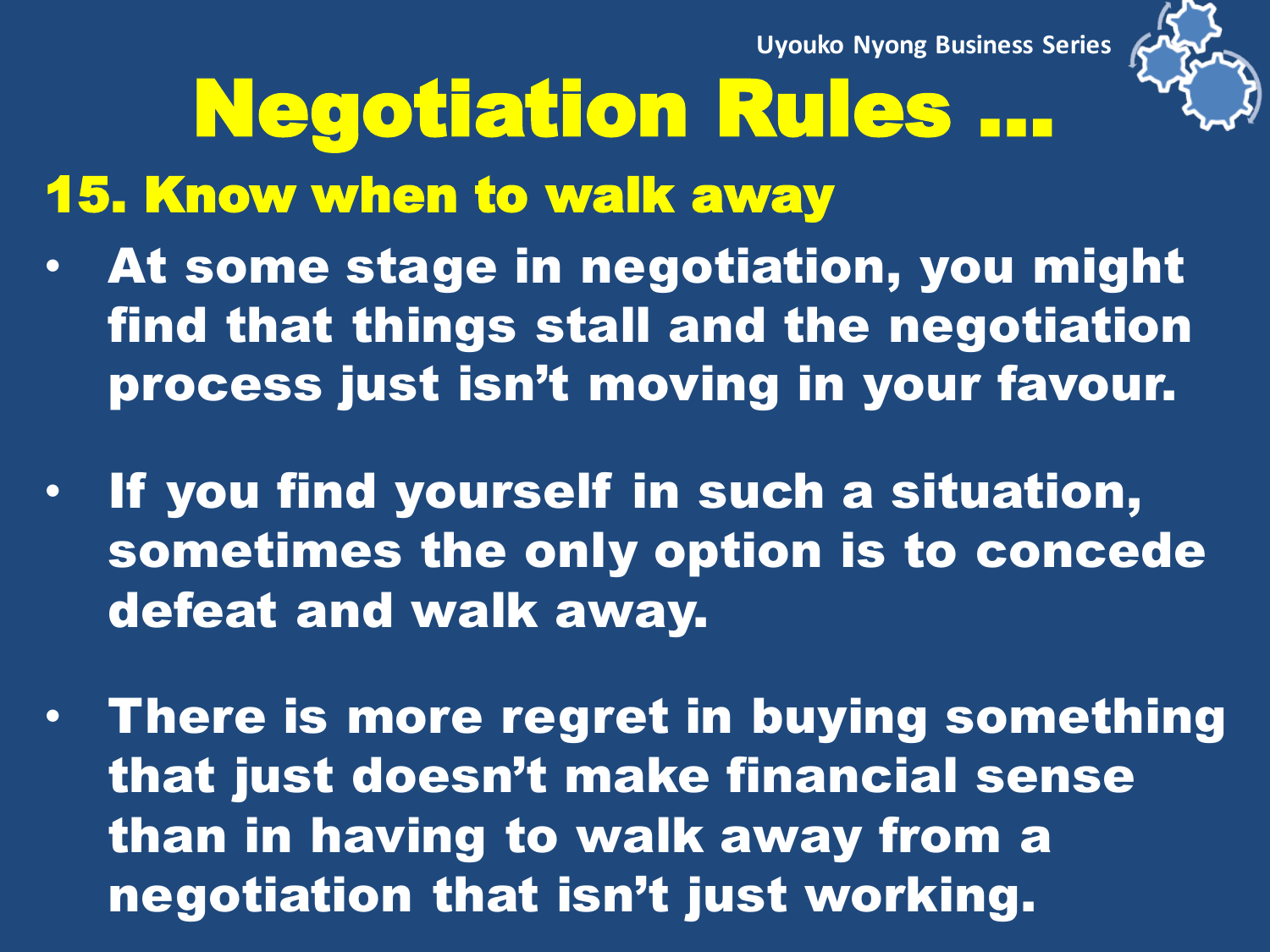

Negotiation Rules … 16. Avoid the bad strategy of negotiating by continually conceding

- Continually conceding points (while not getting anything in return) can lead to the exact opposite of what you are hoping for.
- Continually conceding point can also make you to appear weak in negotiation and the other party can both perceive & take advantage of this.
- If you are conceding a point, make sure to try and get something in return.